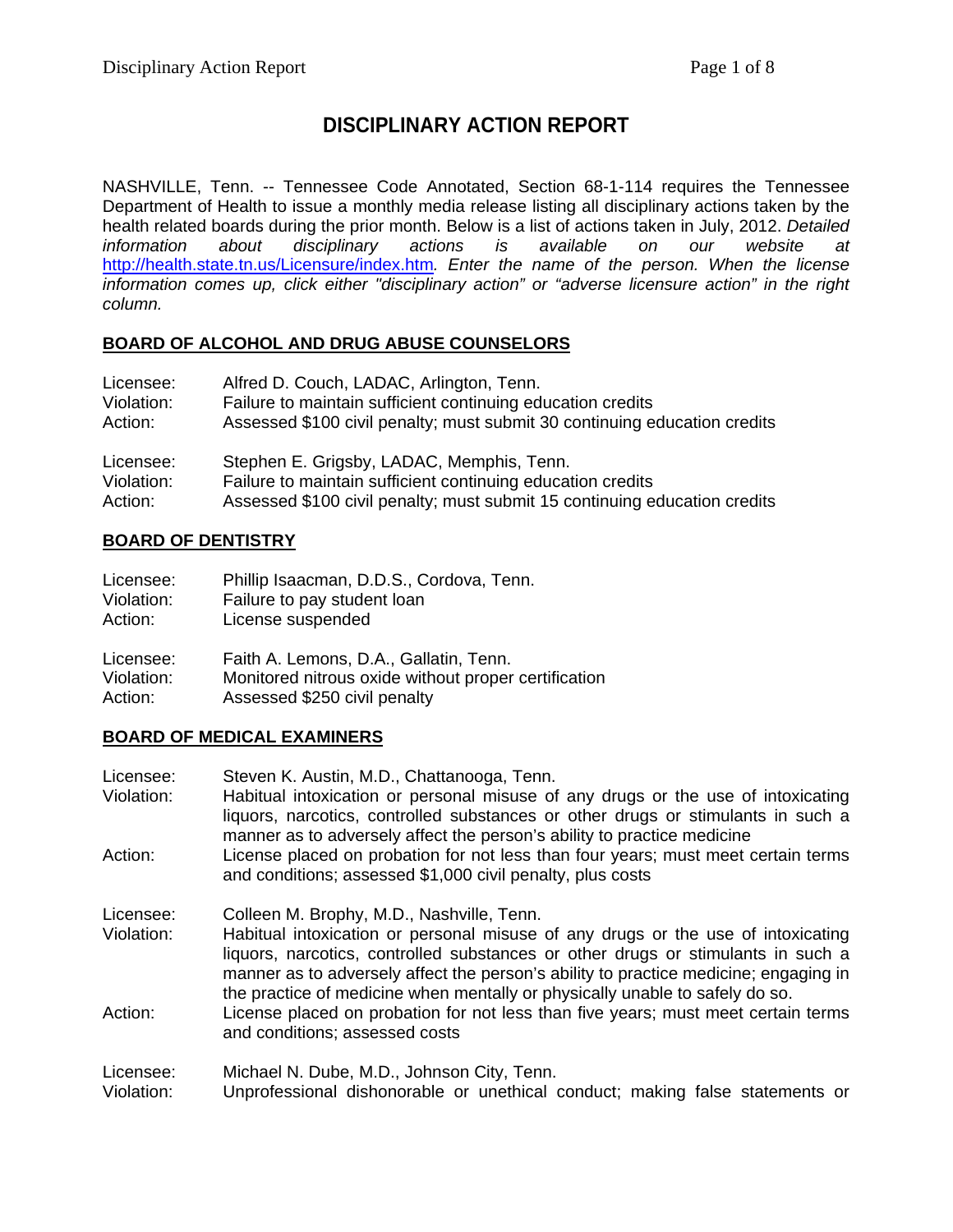| Action:                            | representations, being guilty of fraud or deceit in obtaining admission to practice or<br>being guilty of fraud or deceit in the practice of medicine; guilty of a crime<br>License revoked for not less than one year; assessed costs                                                                                                                                                                                                                                                                                                                                                                                                                                                                                     |
|------------------------------------|----------------------------------------------------------------------------------------------------------------------------------------------------------------------------------------------------------------------------------------------------------------------------------------------------------------------------------------------------------------------------------------------------------------------------------------------------------------------------------------------------------------------------------------------------------------------------------------------------------------------------------------------------------------------------------------------------------------------------|
| Licensee:<br>Violation:<br>Action: | Swatantra Kodali M.D., Morristown, Tenn.<br>Unprofessional, dishonorable or unethical conduct; gross malpractice, or a pattern<br>of continued or repeated malpractice, ignorance, negligence or incompetence in<br>the course of medical practice; dispensing, prescribing or otherwise distributing<br>any controlled substance or any other drug not in the course of professional<br>practice, or not in good faith to relieve pain and suffering, or not to cure an ailment,<br>physical infirmity or disease, or in amount and/or for durations not medically<br>necessary, advisable or justified for a diagnosed condition.<br>License retired; must meet certain terms and conditions before reactivating license |
| Licensee:<br>Violation:<br>Action: | Jack A. Norden, M.D., Ft. Lauderdale, Fl.<br>Action taken by the state of Florida<br>License permanently surrendered; assessed costs                                                                                                                                                                                                                                                                                                                                                                                                                                                                                                                                                                                       |
| Licensee:<br>Violation:<br>Action: | Douglas A. Shields, M.D., Jonas Ridge, NC<br>Action taken by the state of North Carolina<br>License voluntarily retired not to be reinstated until certain terms and conditions<br>have been met; assessed costs                                                                                                                                                                                                                                                                                                                                                                                                                                                                                                           |
| Licensee:<br>Violation:<br>Action: | Timothy S. Whitaker, M.D., Blue Ridge, Ga.<br>Action taken by the state of Alaska<br>License reprimanded; assessed \$1,000 civil penalty, plus costs                                                                                                                                                                                                                                                                                                                                                                                                                                                                                                                                                                       |

#### **BOARD OF MEDICAL LABORATORY**

| Licensee:<br>Violation:<br>Action: | Christopher P. Reecer, Cookeville, Tenn.<br>Failure to maintain sufficient continuing education credits<br>License suspended; must submit 34 continuing education credits; assessed \$480<br>civil penalty |
|------------------------------------|------------------------------------------------------------------------------------------------------------------------------------------------------------------------------------------------------------|
| 1:2:2:2:2:1                        | Tring M. Coott, Doublett, Tann                                                                                                                                                                             |

Licensee: Trina M. Scott, Bartlett, Tenn. Violation: Failure to maintain sufficient continuing education credits<br>Action: Assessed \$240 civil penalty; must submit 22 continuing e Assessed \$240 civil penalty; must submit 22 continuing education credits

## **BOARD OF NURSING**

| Licensee:  | Jennifer L. Baker, R.N., Kingsport, Tenn. |
|------------|-------------------------------------------|
| Violation: | Failure to pay student loan               |
| Action:    | License suspended                         |
| Licensee:  | Angela D. Bean, L.P.N., Speedwell, Tenn.  |
| Violation: | Failure to pay student loan               |
| Action:    | License suspended                         |
| Licensee:  | Fonda L. Brashier, L.P.N., Linden, Tenn.  |
| Violation: | Failure to pay student loan               |
| Action:    | License suspended                         |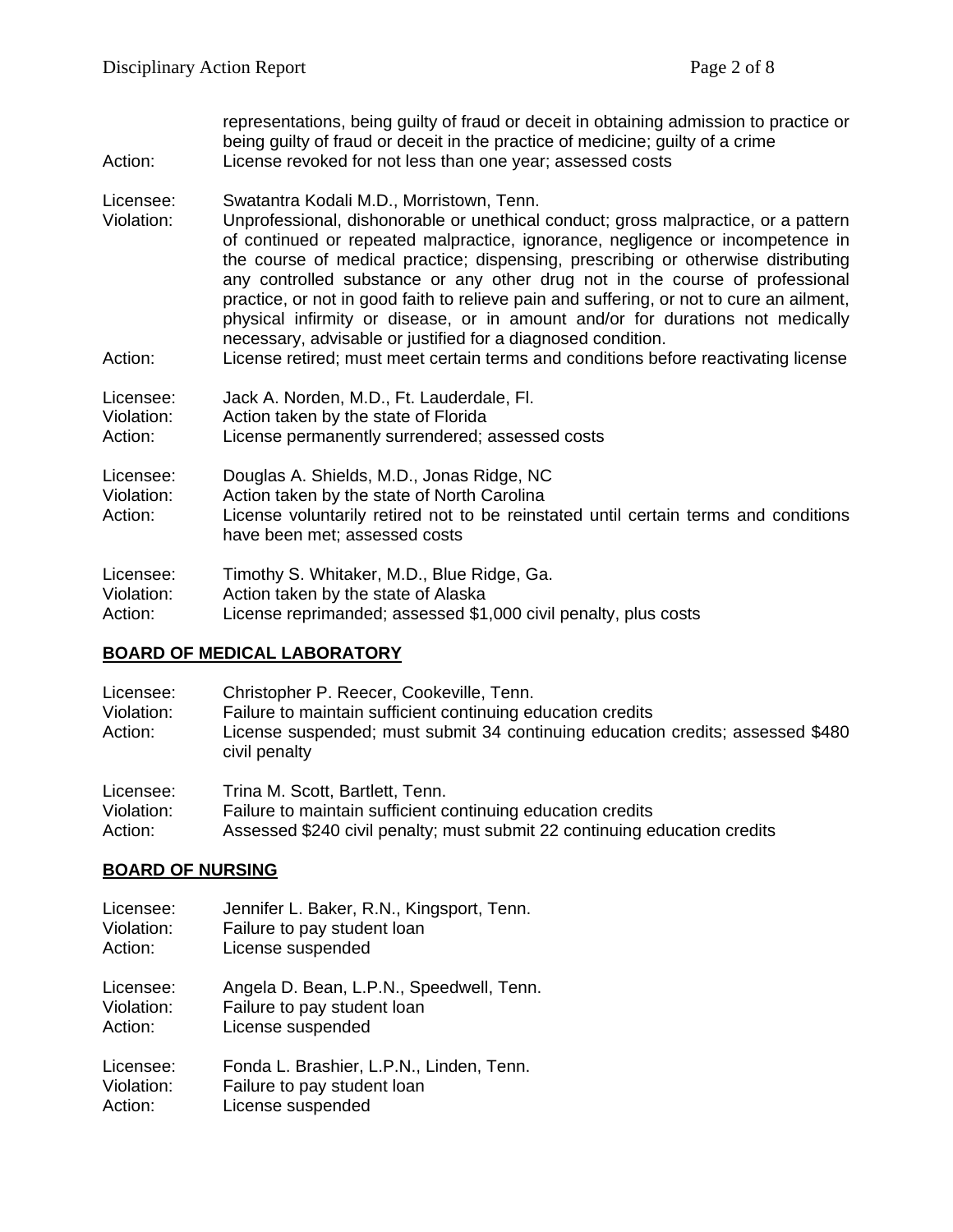| Licensee:  | Melissa B. Craig, R.N., Knoxville, Tenn.         |
|------------|--------------------------------------------------|
| Violation: | Failure to pay student loan                      |
| Action:    | License suspended                                |
| Licensee:  | Sara D. Deel, R.N., Knoxville, Tenn.             |
| Violation: | Failure to pay student loan                      |
| Action:    | License suspended                                |
| Licensee:  | Robert Lewis, R.N., Corinth, Miss.               |
| Violation: | Failure to pay student loan                      |
| Action:    | License suspended                                |
| Licensee:  | Diana S. Light, R.N., Gray, Tenn.                |
| Violation: | Failure to pay student loan                      |
| Action:    | License suspended                                |
| Licensee:  | Anedra D. Mitchell, R.N., Memphis, Tenn.         |
| Violation: | Failure to pay student loan                      |
| Action:    | License suspended                                |
| Licensee:  | Chadrick W. Owens, R.N., McMinnville, Tenn.      |
| Violation: | Failure to pay student loan                      |
| Action:    | License suspended                                |
| Licensee:  | Dewanda F. Powell, L.P.N., Nashville, Tenn.      |
| Violation: | Failure to pay student loan                      |
| Action:    | License suspended                                |
| Licensee:  | Vanessa D. Sircy, R.N., Greenbrier, Tenn.        |
| Violation: | Failure to pay student loan                      |
| Action:    | License suspended                                |
| Licensee:  | Monica R. Stricklin, R.N., Adamsville, Tenn.     |
| Violation: | Failure to pay student loan                      |
| Action:    | License suspended                                |
| Licensee:  | Belinda M. Villarreal, L.P.N., Oak Ridge, Tenn.  |
| Violation: | Failure to pay student loan                      |
| Action:    | License suspended                                |
| Licensee:  | Corina M. Wettlaufer, L.P.N., Clarksville, Tenn. |
| Violation: | Failure to pay student loan                      |
| Action:    | License suspended                                |
| Licensee:  | Lorna K. White, R.N., Niota, Tenn.               |
| Violation: | Failure to pay student loan                      |
| Action:    | License suspended                                |
| Licensee:  | Recie R. Yanders, R.N. Union City, Tenn.         |
| Violation: | Failure to pay student loan                      |
| Action:    | License suspended                                |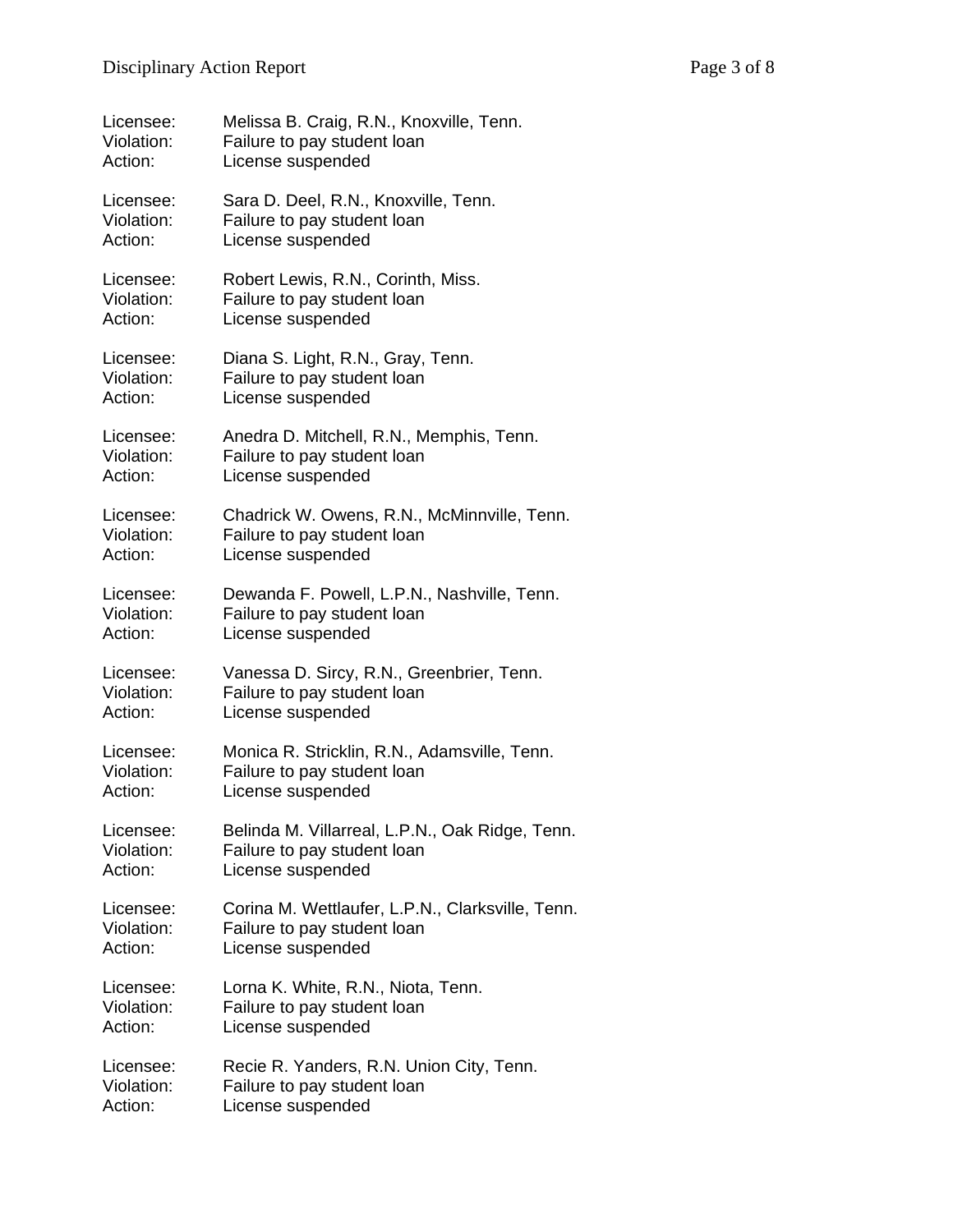## **BOARD OF OCCUPATIONAL THERAPY**

Licensee: Harley K. Lambert, O.T.A., Jamestown, Tenn. Violation: Failure to pay student loan<br>Action: License suspended License suspended

## **BOARD OF PHARMACY**

| Licensee:<br>Violation:<br>Action: | Emily B. Adams, D.Ph., Bristol, Tenn.<br>Failed to provide patient counseling to patients or patient caregivers in accordance<br>with board rules<br>Assessed \$1,000 civil penalty                                                                                                                                                                                                                                                                        |
|------------------------------------|------------------------------------------------------------------------------------------------------------------------------------------------------------------------------------------------------------------------------------------------------------------------------------------------------------------------------------------------------------------------------------------------------------------------------------------------------------|
| Licensee:<br>Violation:<br>Action: | Christa L. Barker, R.T., Brentwood, Tenn.<br>It is unlawful for any person, firm or corporation to possess, sell, barter or give<br>away any drug known as legend drugs, except upon written prescription of a duly<br>licensed physician, certified physician's assistant, nurse who is rendering service<br>under the supervision, control and responsibility of a licensed physician, and who<br>meets the requirements.<br><b>Registration revoked</b> |
| Licensee:<br>Violation:<br>Action: | Kristen L. Baxter, R.T., Newbern, Tenn.<br>Removed controlled substances from the pharmacy without authorization from a<br>licensed prescriber<br><b>Registration revoked</b>                                                                                                                                                                                                                                                                              |
| Licensee:<br>Violation:<br>Action: | William B. Colburn, D.Ph., Decatur, Tenn.<br>Removed controlled substances from the pharmacy without authorization from a<br>licensed prescriber<br>License indefinitely suspended                                                                                                                                                                                                                                                                         |
| Licensee:<br>Violation:<br>Action: | James H. Cole, R.T., Franklin, Tenn.<br>Failed to be properly registered with the board while performing duties of a<br>registered pharmacy technician<br>Assessed \$100 civil penalty                                                                                                                                                                                                                                                                     |
| Licensee:<br>Violation:<br>Action: | CVS Pharmacy # 3741, Knoxville, Tenn.<br>Failed to provide patient counseling to patients or patient caregivers in accordance<br>with board rules<br>Assessed \$3,000 civil penalty                                                                                                                                                                                                                                                                        |
| Licensee:<br>Violation:<br>Action: | CVS Pharmacy #4479, Crossville, Tenn.<br>Failed to provide patient counseling to patients or patient caregivers in accordance<br>with board rules<br>Assessed \$1,000 civil penalty; must submit an acceptable, store specific,<br>corrective plan of action that addresses the failure to counsel in accordance with<br>board rules                                                                                                                       |
| Licensee:<br>Violation:            | CVS Pharmacy # 5636, Johnson City, Tenn.<br>Failed to provide patient counseling to patients or patient caregivers in accordance                                                                                                                                                                                                                                                                                                                           |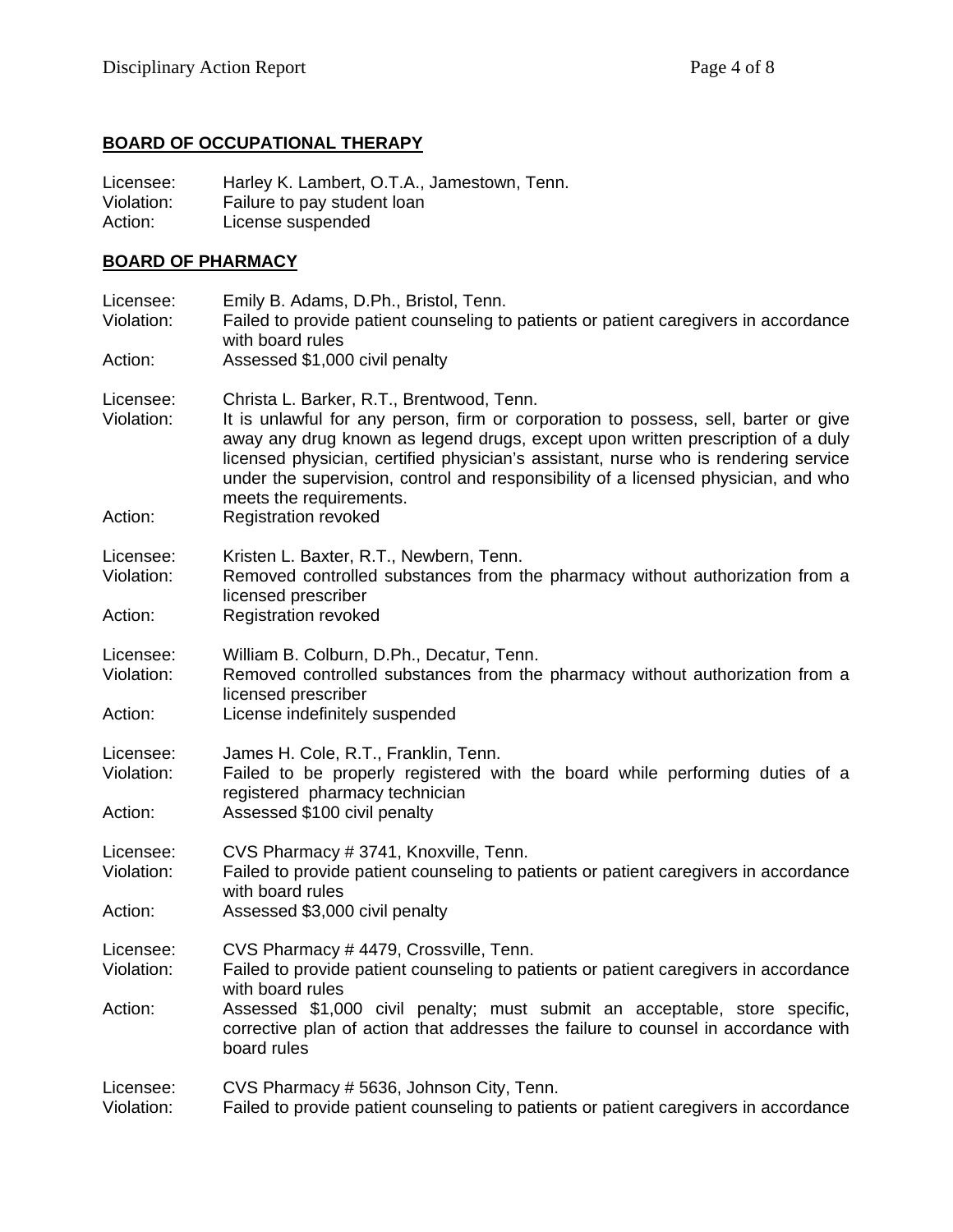| Action:                            | with board rules<br>Assessed \$1,000 civil penalty; must submit an acceptable, store specific,<br>corrective plan of action that addresses the failure to counsel in accordance with<br>board rules                                                                                                                                                                                                                 |
|------------------------------------|---------------------------------------------------------------------------------------------------------------------------------------------------------------------------------------------------------------------------------------------------------------------------------------------------------------------------------------------------------------------------------------------------------------------|
| Licensee:<br>Violation:<br>Action: | CVS Pharmacy #5671, Maryville, Tenn.<br>Failed to provide patient counseling to patients or patient caregivers in accordance<br>with board rules<br>Assessed \$1,000 civil penalty; must submit an acceptable, store specific,<br>corrective plan of action that addresses the failure to counsel in accordance with<br>board rules                                                                                 |
| Licensee:<br>Violation:<br>Action: | CVS Pharmacy # 6427, Nashville, Tenn.<br>Failed to provide patient counseling to patients or patient caregivers in accordance<br>with board rules<br>Assessed \$1,000 civil penalty; must submit an acceptable, store specific,<br>corrective plan of action that addresses the failure to counsel in accordance with<br>board rules                                                                                |
| Licensee:<br>Violation:<br>Action: | William Fannon, D.Ph., Tazewell, Tenn.<br>Failed to provide patient counseling to patients or patient caregivers in accordance<br>with board rules<br>Assessed \$1,000 civil penalty                                                                                                                                                                                                                                |
| Licensee:<br>Violation:<br>Action: | Amelia S. Flanders, D.Ph., Crossville, Tenn.<br>Failed to provide patient counseling to patients or patient caregivers in accordance<br>with board rules<br>Assessed \$1,000 civil penalty                                                                                                                                                                                                                          |
| Licensee:<br>Violation:<br>Action: | Fred's Pharmacy # 3781, Memphis, Tenn.<br>Failed to provide patient counseling to patients or patient caregivers in accordance<br>with board rules<br>Assessed \$1,000 civil penalty; must submit an acceptable, store specific,<br>corrective plan of action that addresses the failure to counsel in accordance with<br>board rules and to address the issue of pharmacy technicians to not perform<br>counseling |
| Licensee:<br>Violation:<br>Action: | James E. Fryer, D.Ph., Knoxville, Tenn.<br>Failed to provide patient counseling to patients or patient caregivers in accordance<br>with board rules<br>Assessed \$1,000 civil penalty                                                                                                                                                                                                                               |
| Licensee:<br>Violation:<br>Action: | Roger K. Greer, D.Ph., Cumberland Furnace, Tenn.<br>Failed to have an individual properly register with the board while performing<br>duties of a registered pharmacy technician<br>Assessed \$1,000 civil penalty                                                                                                                                                                                                  |
| Licensee:<br>Violation:            | Glenda Hayes, R.T., Lobelville, Tenn.<br>Been addicted to the use of alcohol, narcotics or other drugs, exhibited an<br>incapacity of a nature that prevents a pharmacist from engaging in the practice of<br>pharmacy with reasonable skill, confidence and safety to the public; guilty of                                                                                                                        |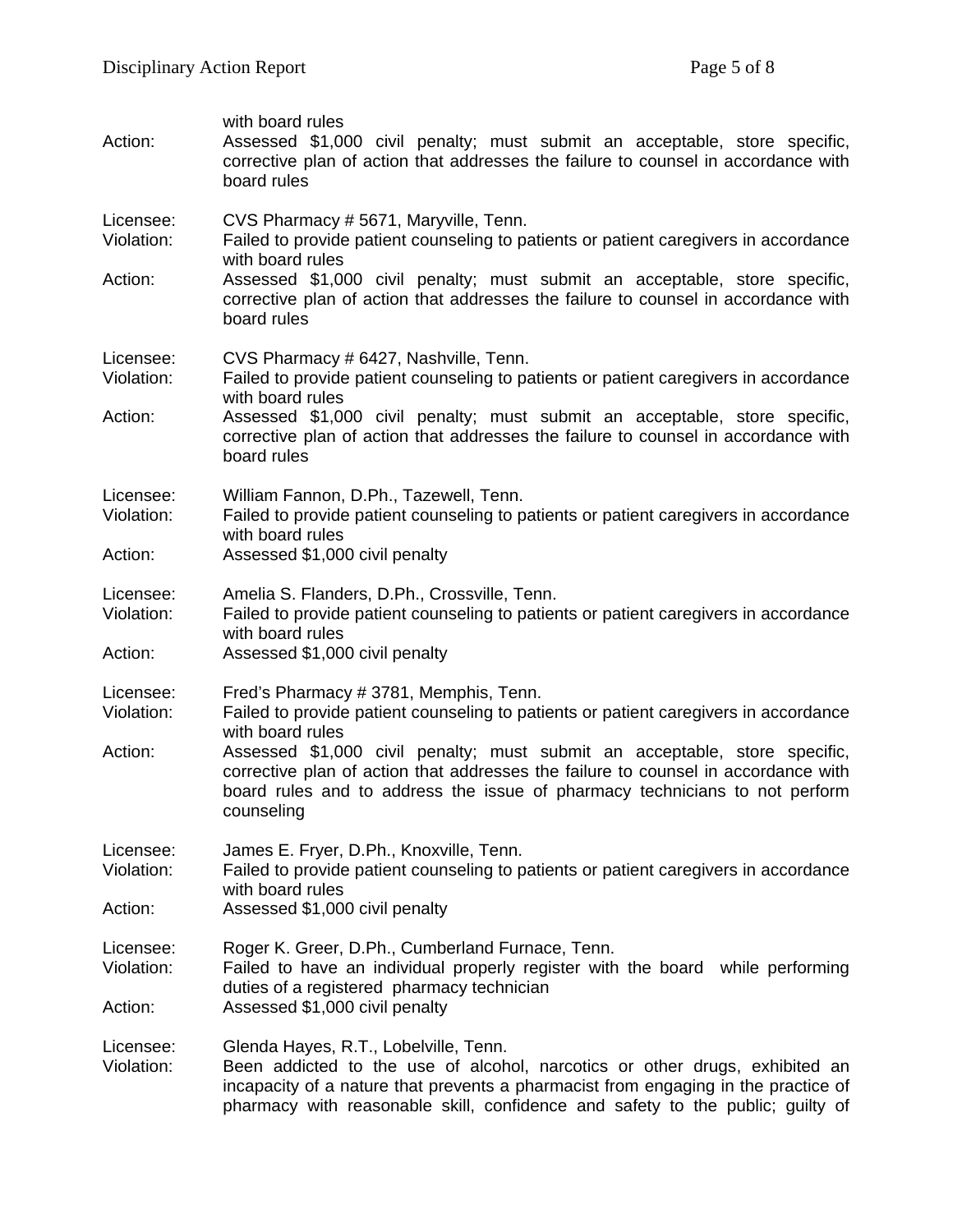| Action:                            | dishonorable, immoral, unethical or unprofessional conduct<br><b>Registration revoked</b>                                                                                                                                                                                                                                                                                                |
|------------------------------------|------------------------------------------------------------------------------------------------------------------------------------------------------------------------------------------------------------------------------------------------------------------------------------------------------------------------------------------------------------------------------------------|
| Licensee:<br>Violation:<br>Action: | Joe W. Higgins Jr., D.Ph., Madison, Al.<br>Failed to provide patient counseling to patients or patient caregivers in accordance<br>with board rules<br>Assessed \$1,000 civil penalty                                                                                                                                                                                                    |
|                                    |                                                                                                                                                                                                                                                                                                                                                                                          |
| Licensee:<br>Violation:            | Edward T. Hooper, D.Ph., Jackson, Tenn.<br>Been addicted to the use of alcohol, narcotics or other drugs, exhibited an<br>incapacity of a nature that prevents a pharmacist from engaging in the practice of<br>pharmacy with reasonable skill, confidence and safety to the public; guilty of<br>dishonorable, immoral, unethical or unprofessional conduct                             |
| Action:                            | License surrendered/revoked                                                                                                                                                                                                                                                                                                                                                              |
| Licensee:<br>Violation:            | Anita L. Howe, R.T., Camden, Tenn.<br>Received a prescription from the pharmacy without authorization from a licensed<br>prescriber                                                                                                                                                                                                                                                      |
| Action:                            | <b>Registration revoked</b>                                                                                                                                                                                                                                                                                                                                                              |
| Licensee:<br>Violation:            | Lincare Inc. Clarksville, Tenn.<br>Failed to complete a relocation application and obtain an inspection to relocate<br>with the board                                                                                                                                                                                                                                                    |
| Action:                            | Assessed \$50 civil penalty                                                                                                                                                                                                                                                                                                                                                              |
| Licensee:<br>Violation:<br>Action: | Brandon L. Martin, D.Ph., Lenoir City, Tenn.<br>Been addicted to the use of alcohol, narcotics or other drugs, exhibited an<br>incapacity of a nature that prevents a pharmacist from engaging in the practice of<br>pharmacy with reasonable skill, confidence and safety to the public; guilty of<br>dishonorable, immoral, unethical or unprofessional conduct<br>License surrendered |
|                                    |                                                                                                                                                                                                                                                                                                                                                                                          |
| Licensee:<br>Violation:            | The Medicine Shoppe # 2279, Clarksville, Tenn.<br>Failed to provide patient counseling to patients or patient caregivers in accordance                                                                                                                                                                                                                                                   |
| Action:                            | with board rules<br>Assessed \$1,000 civil penalty; must submit an acceptable, store specific,<br>corrective plan of action that addresses the failure to counsel in accordance with<br>board rules                                                                                                                                                                                      |
| Licensee:<br>Violation:            | Robert F. Montgomery, D.Ph., Brentwood, Tenn.<br>Failed to have an individual properly register with the board while performing<br>duties of a registered pharmacy technician                                                                                                                                                                                                            |
| Action:                            | Assessed \$400 civil penalty                                                                                                                                                                                                                                                                                                                                                             |
| Licensee:<br>Violation:            | Christy R. Newbaker, D.Ph., Dyersburg, Tenn.<br>Failed to have an individual properly register with the board while performing                                                                                                                                                                                                                                                           |
| Action:                            | duties of a registered pharmacy technician<br>Assessed \$5,100 civil penalty                                                                                                                                                                                                                                                                                                             |
| Licensee:<br>Violation:            | Michael A. Newby, D.Ph., Knoxville, Tenn.<br>Failed to have an individual properly register with the board while performing                                                                                                                                                                                                                                                              |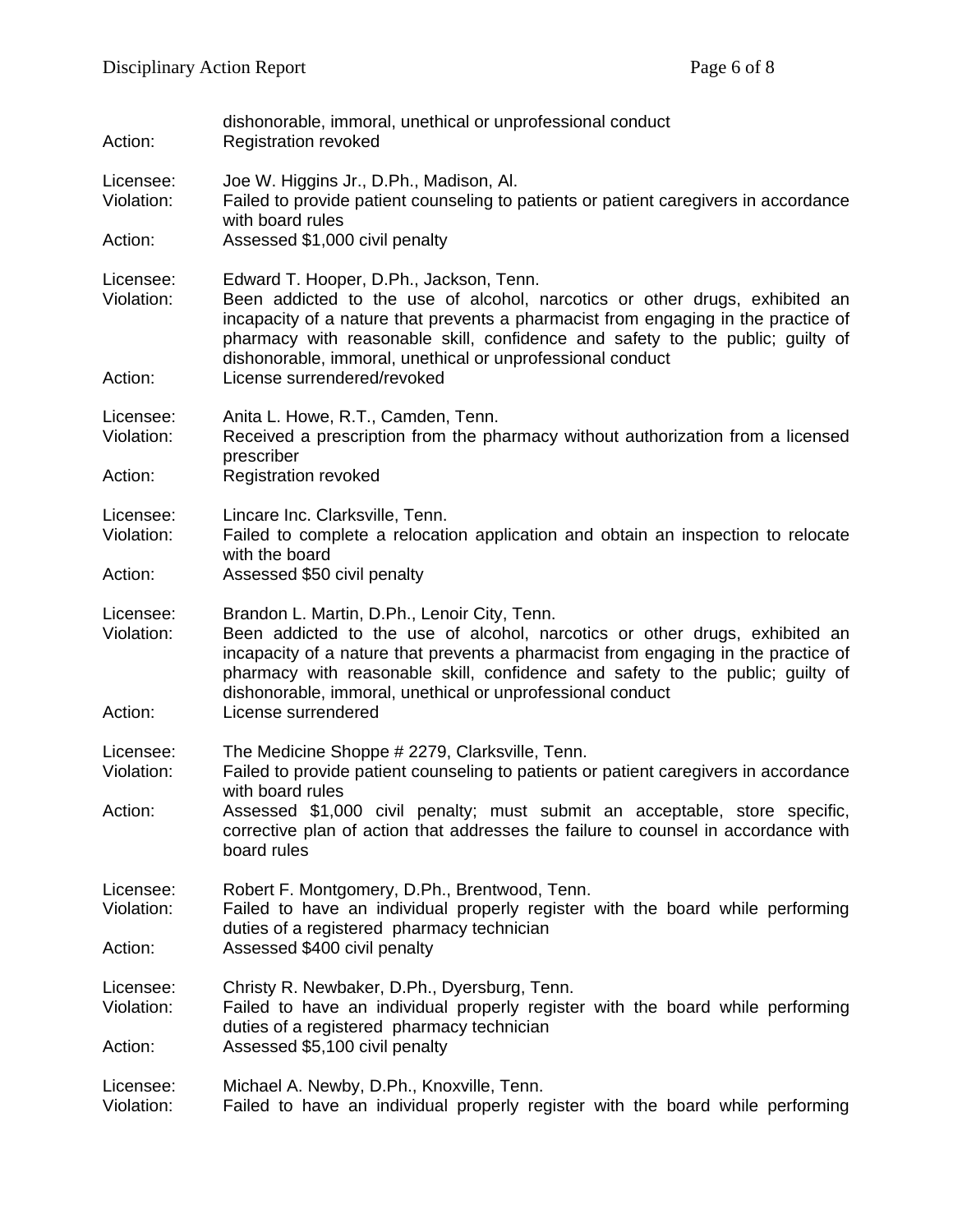| Action:                            | duties of a registered pharmacy technician<br>Assessed \$1,000 civil penalty                                                                                                                                                                                                                                                                                                                                                                                |
|------------------------------------|-------------------------------------------------------------------------------------------------------------------------------------------------------------------------------------------------------------------------------------------------------------------------------------------------------------------------------------------------------------------------------------------------------------------------------------------------------------|
| Licensee:<br>Violation:            | Diana K. Odum, D.Ph., Loudon, Tenn.<br>Failed to provide patient counseling to patients or patient caregivers in accordance<br>with board rules                                                                                                                                                                                                                                                                                                             |
| Action:                            | Assessed \$1,000 civil penalty                                                                                                                                                                                                                                                                                                                                                                                                                              |
| Licensee:<br>Violation:            | Dustin Pruett, D.Ph., Nashville, Tenn.<br>Failed to provide patient counseling to patients or patient caregivers in accordance<br>with board rules                                                                                                                                                                                                                                                                                                          |
| Action:                            | Assessed \$1,000 civil penalty                                                                                                                                                                                                                                                                                                                                                                                                                              |
| Licensee:<br>Violation:<br>Action: | Riggs Drugs # 593, Lafollette, Tenn.<br>Failed to provide patient counseling to patients or patient caregivers in accordance<br>with board rules<br>Assessed \$1,000 civil penalty; must submit an acceptable, store specific,                                                                                                                                                                                                                              |
|                                    | corrective plan of action that addresses the failure to counsel in accordance with<br>board rules                                                                                                                                                                                                                                                                                                                                                           |
| Licensee:<br>Violation:            | T. Patrick Rowan, D.Ph., Johnson City, Tenn.<br>Been addicted to the use of alcohol, narcotics or other drugs, exhibited an<br>incapacity of a nature that prevents a pharmacist from engaging in the practice of<br>pharmacy with reasonable skill, confidence and safety to the public; guilty of<br>dishonorable, immoral, unethical or unprofessional conduct                                                                                           |
| Action:                            | License indefinitely suspended                                                                                                                                                                                                                                                                                                                                                                                                                              |
| Licensee:<br>Violation:<br>Action: | Deborah P. Stewart, R.T., Nashville, Tenn.<br>It is unlawful for any person, firm or corporation to possess, sell, barter or give<br>away any drug known as legend drugs, except upon written prescription of a duly<br>licensed physician, certified physician's assistant, nurse who is rendering service<br>under the supervision, control and responsibility of a licensed physician, and who<br>meets the requirements.<br><b>Registration revoked</b> |
| Licensee:<br>Violation:<br>Action: | Felix C. Taylor, D.Ph., Maryville, Tenn.<br>Failed to provide patient counseling to patients or caregivers for new prescriptions<br>in accordance with board rules<br>Assessed \$1,000 civil penalty                                                                                                                                                                                                                                                        |
| Licensee:<br>Violation:<br>Action: | Linda J. Vaden, D.Ph., Bartlett, Tenn.<br>Guilty of dishonorable, immoral, unethical or unprofessional conduct<br>License surrendered                                                                                                                                                                                                                                                                                                                       |
| Licensee:<br>Violation:<br>Action: | Walgreens Pharmacy # 3209, Knoxville, Tenn.<br>Staff failed to provide patient counseling to patients or patient caregivers in<br>accordance with board rules<br>Assessed \$1,000 civil penalty; must submit an acceptable, store specific,<br>corrective plan of action that addresses the failure to counsel in accordance with<br>board rules                                                                                                            |